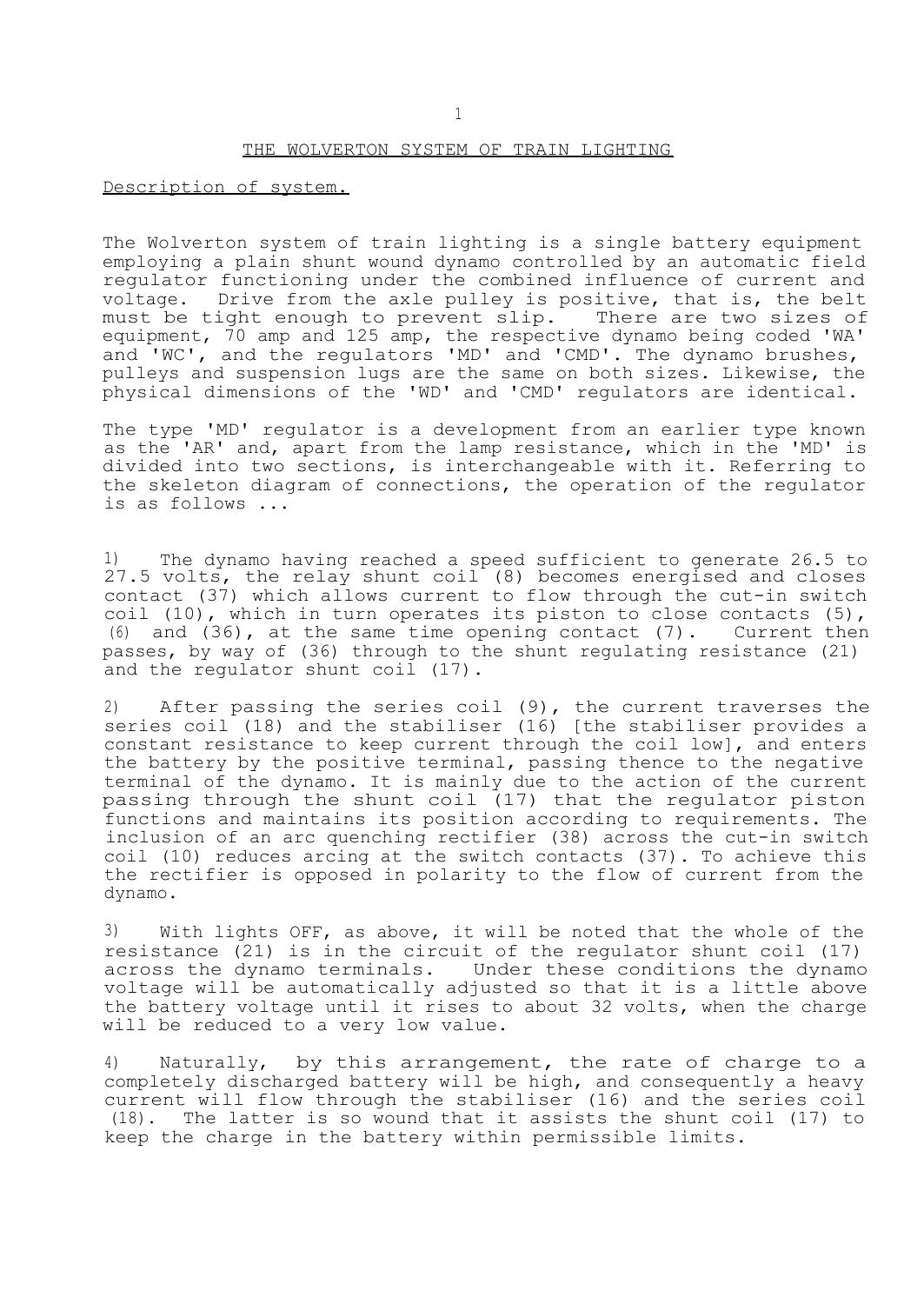5) The main duty of the stabiliser (16) is to permanently shunt the series coil and damp out any oscillatory influences in the regulator. The resistance of the stabiliser (16) can be so proportioned in relation to the series coil (18) that the maximum current flow to the battery is limited to any desired value.

6) When the battery voltage rises as completion of the battery charge is approached, the current in the stabiliser (16) and the series coil (18) becomes reduced, and the current in the shunt coil (17) is increased due to the rise in the battery voltage, so that finally, the shunt coil (17) takes complete control of the regulation and reduces the battery charge to a negligible amount.

7) The dynamo shunt field regulator has its coils arranged so that the shunt coil (17) and the series coil (18) assist each other, and the coil (19) in series with the dynamo field is wound to oppose them. When the dynamo armature is revolving below the cut-in speed, the effects on the regulator piston of coils (17) and (19) are nearly balanced, and there is no tendency for it to move. As soon as the contact (6) is closed, however, the series coil (18) comes to the assistance of the shunt coil (17), and movement of the piston then commences, resulting in the opening of the contacts  $(14)$ , one at a time, thereby inserting more and more resistance (15) in the circuit of the dynamo field coil (1) and of the coil (19) in series with the dynamo field. This gradual insertion of resistance (15) allows the voltage of the dynamo to be just a little higher than that of the battery so that the battery charge is maintained as required. The coil (19) gradually becomes less effective as the dynamo speed increases by virtue of the reduction of the dynamo field current consequent upon the insertion of the resistance (15), and coils (17) and (18) thereby become proportionately more effective. The reverse takes place when the speed is reduced until, with falling speed all the contacts (14) are closed and the contact (6) opens, disconnecting the dynamo from the battery.

8) When the dynamo is functioning with the lights ON, the disposition of the circuits is as follows. Presuming contact (6) to have just closed and contact (7) opened, the current will divide at point (34), part going to the battery as previously described, and the remainder flowing through the lamp resistance (11) to the resistance switch (3), on to the main lighting switch (29), to the lamps (30) and thence to the common negative of the battery and dynamo.

9) The lamp resistance (11) is arranged to induce a 2 volt drop which permits a sufficient pressure across the battery terminals to secure the desired charging rate and at the same time prevents the over-running of the lamps. There is a further section of the lamp resistance (12), which is brought into the lamp circuit by the opening of the switch (3), when, owing to rising battery voltage, the pressure across the lamps has reached 25.5 volts. This induces a drop of a further 2 volts so that the lamps are now operating at about 4 volts less than the voltage across the battery and so ensures that the latter will be fully charged even when the lamps are in use.

10) The operation of the switch (3) is effected as follows, and simultaneously therewith alterations occur in other of the regulator circuits. The voltage control switch coil (24) is coupled to a point (31) on the lamp circuit, which point becomes positive upon the closing of lamp switch (29). With lamps ON therefore, current passes from the point (31) through coil (24) to the contact (5) and the resistance (32) to the negative. The lamp voltage having risen to 25.5 volts, as stated above, this control coil (24) becomes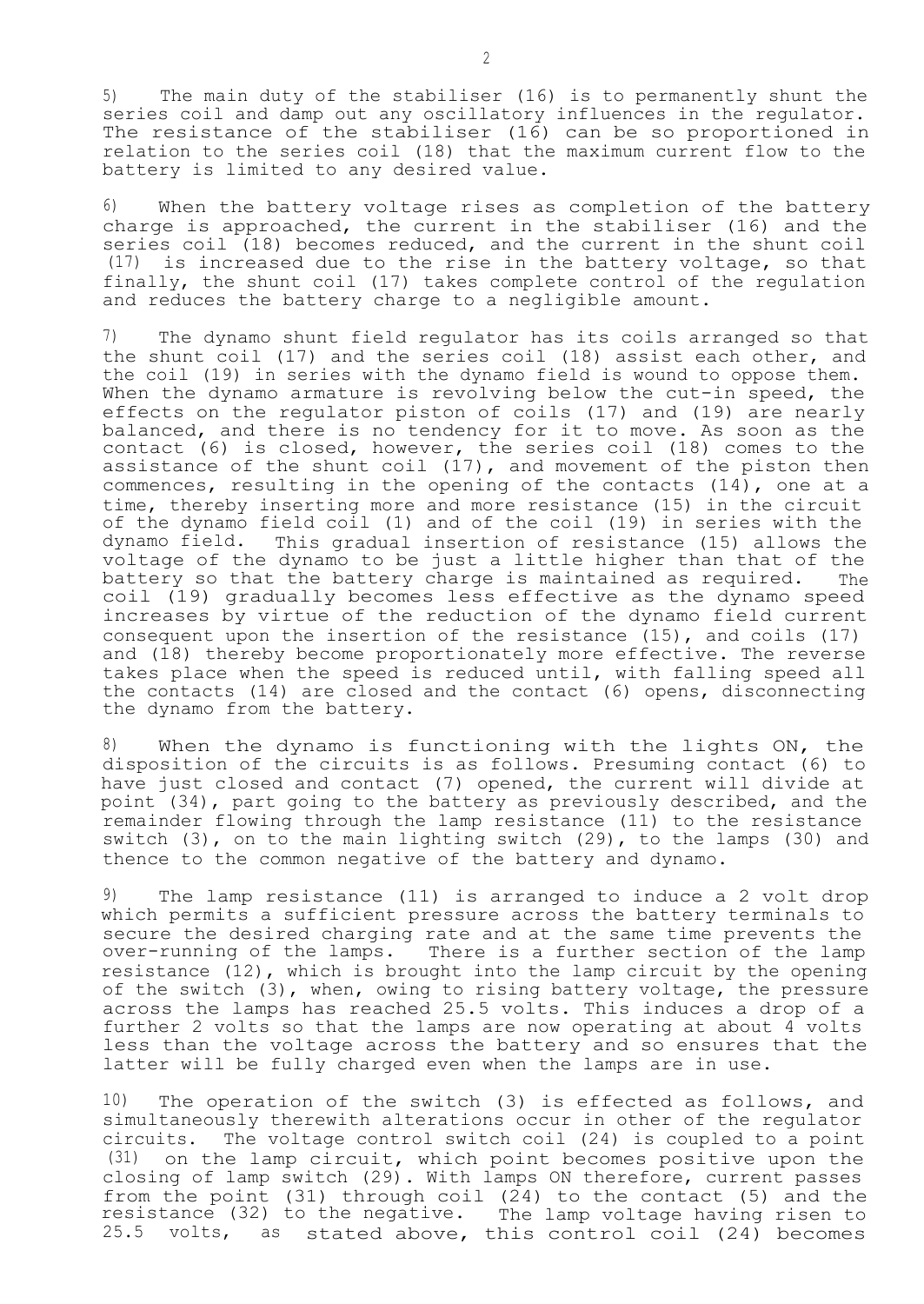sufficiently excited to raise its piston and thereby close contacts (22A) and (22B). Current will now pass in three separate circuits each to perform a different function. From (31) current will pass through the switch  $(22)$  and contact  $(22B)$ , coil  $(4)$ , contact  $(13)$  and coil (35) to the negative. It is coil (4) which operates the lamp resistance shorting switch (3). The switch (13) is operated by the main regulator piston and closes after the contact (14A) has been opened. It is opened when contact (14A) closes due to the slowing down of the dynamo speed. This arrangement ensures that the switch coil (4) is only energised when the main regulator has reached a definite stage in the regulating functions.

11) From switch (22) current also passes through contact (22A) to a point (21A) on the resistance (21) on to (21C) and thence to the regulator coil (17). Part of the resistance (21) is thereby short circuited and coil (17) is correspondingly strengthened. The regulator, therefore, inserts more resistance (15) into the dynamo field circuit.

12) From contact (22B) current also passes to coil (25) of the voltage control switch, to resistance (33) and thence to the negative. When the voltage on the lamps again rises to 25.5 this control coil (25) is strong enough to close contact (23). Current will then pass from contact (22A) to contact and switch (23), thence via (21B) and (21C) of the resistance (21) to the regulator coil (17) and to the negative. The shorting out of a further section of resistance (21) strengthens still more the coil (17) and more field resistance (15) is inserted due to the opening of additional contacts (14). The current to the battery will be reduced thereby still more and at this stage the battery should be almost completely charged.

13) As the dynamo speed is reduced the regulator gradually closes the contacts (14) and when contact (14A) is closed the switch (13) is opened. This demagnetises the coil (4) and so closes switch (3) which shorts the lamp resistance (12). Further. reduction in speed causes contacts (5) and (6) to open and contact (7) is closed which cuts out the lamp resistance (11). The lamps are thereby left across the battery so long as switch (29) is closed.

14) The resistance (2) is introduced for the following purpose. If, when the battery is well charged and the dynamo is running at average speed, a small lamp load is switched ON, it will be found that the regulator is regulating at a voltage lower than that of the battery, which may be as high as 27 volts at the moment. In consequence there will be a discharge from the battery for a brief period which will cause the cut-in switch to open and remain out until the peak of the battery voltage has fallen, owing to discharge, to about 25 volts, when the regulator will re-adjust itself and take up the load again. When the cut-in switch "cuts-out" the contact (5) is thereby opened again, and but for the resistance  $(2)$ , would cause the contact  $(22)$ to open by virtue of the breaking of the circuit of coil (24). The resistance (2), however, permits a current to be maintained in this circuit sufficient to retain in position the piston of solenoid (24) until the contact (5) is again closed by the cut-in solenoid. When the cut-out is effected as the dynamo slows down, the solenoid (24) remains sufficiently excited (due to the current passing through the resistance (2)), to keep the contact (22) closed until the lamp voltage falls to 24.5 volts. With a full lamp load this takes place at about the same instant as the cut-out, but with a small lamp load and a battery fully charged it may be  $a$  few minutes before the contact (22) opens after the dynamo stops.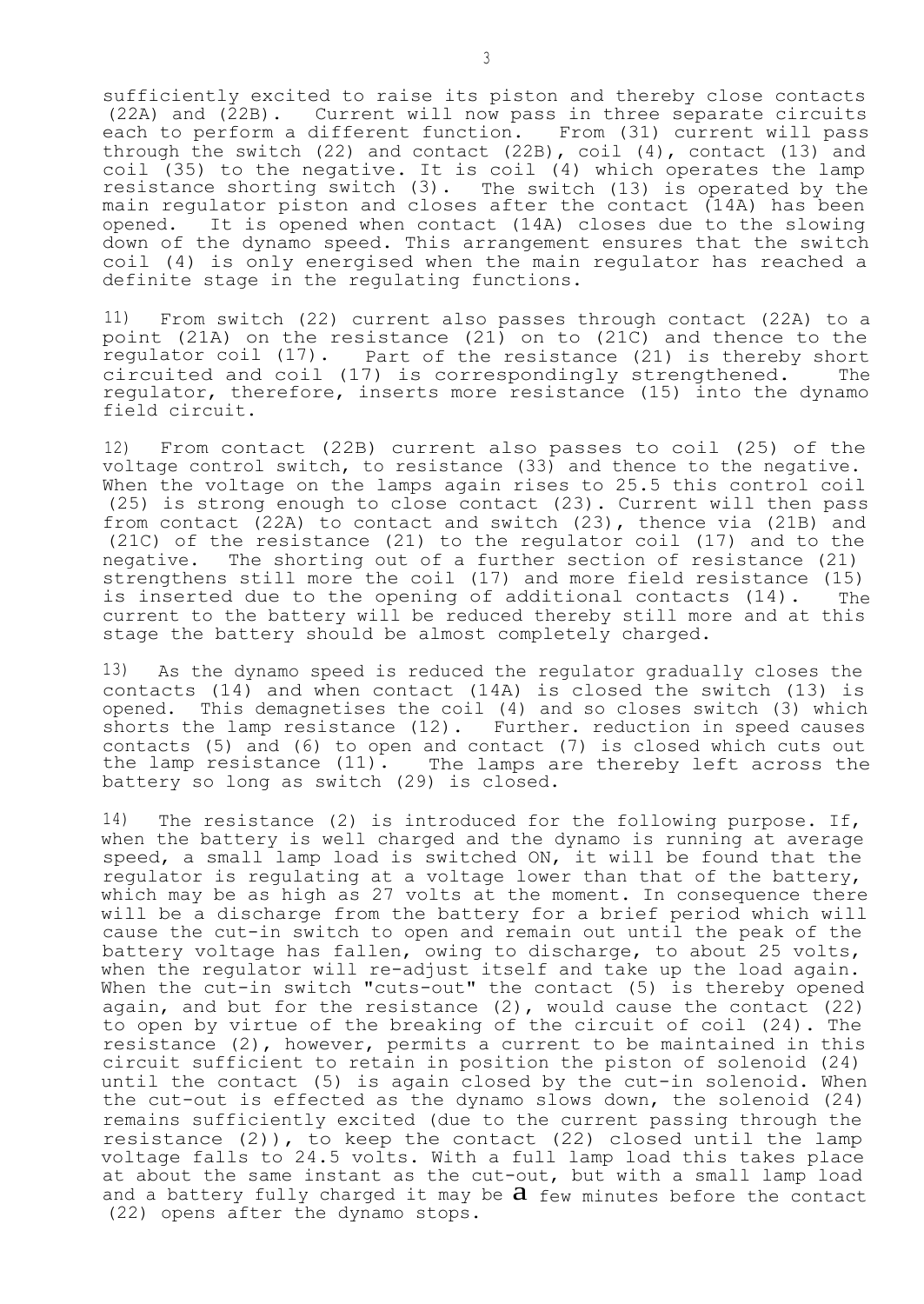15) The purpose of coil (35), which is designated the "Toggle Coil", and has its circuit completed by contact  $(13)$ , is to make the action of this contact. quite definite. Coil (35) assists the regulator coil (17) and consequently accentuates the opening and closing of contact (13), yet at the same time leaves the shunt coil (17) free to respond to any further adjustments which are required.

16) When the dynamo is not generating, the lamp current passes from the battery positive to the series regulator coil (18) and the stabiliser (16), via the contacts (7) and (3) to the lighting switch (29), thence through the lamps (30) to the battery negative.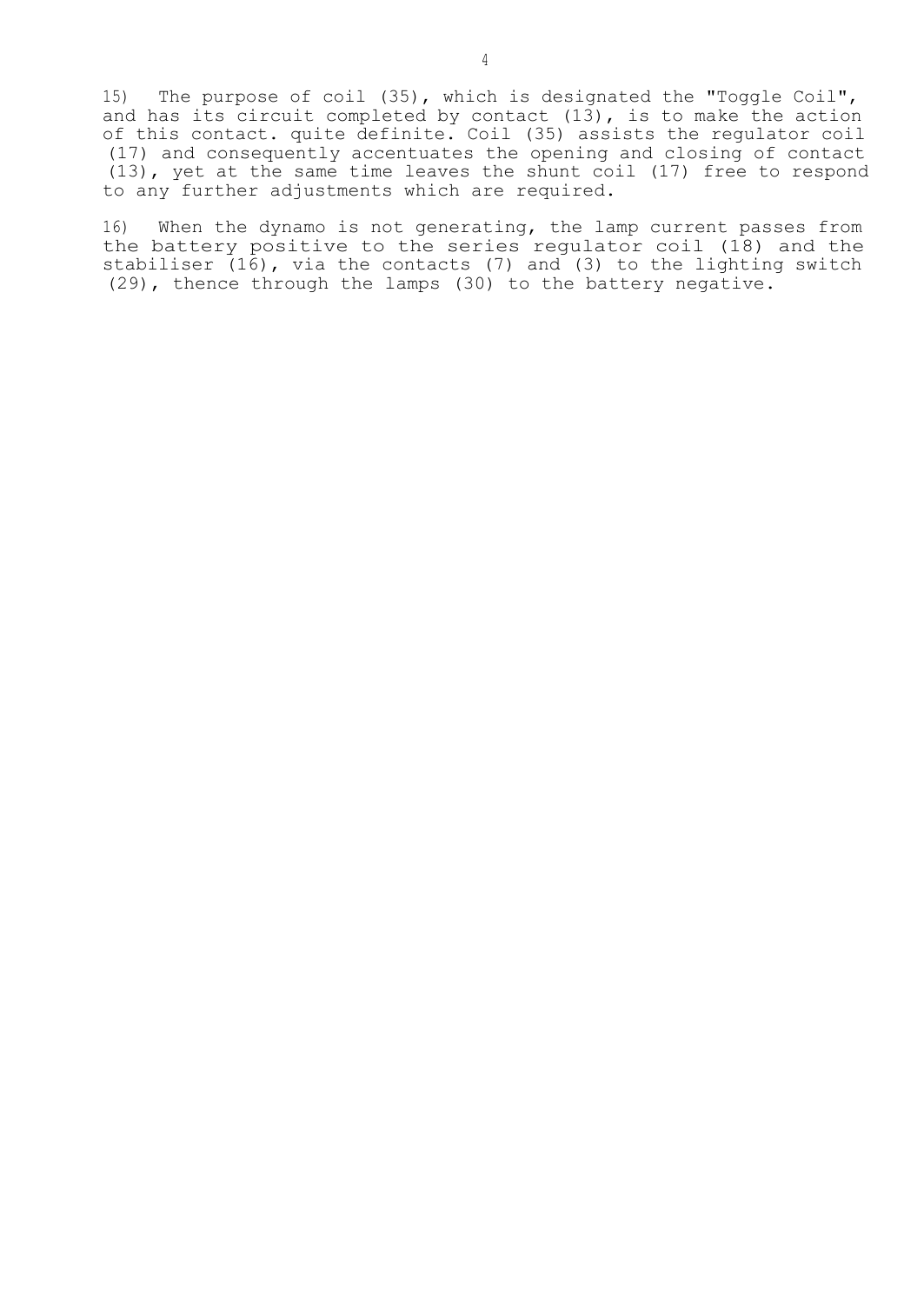## Maintenance notes

17) The four pole dynamo has a brush-rocker which, by the action of brush friction, is moved through a definite angle to maintain constant polarity at the dynamo terminals in both directions of rotation. As the dynamo drive is a positive one the belt tension must be so maintained that slip is avoided. A proper tension is secured if the belt adjustment is such that the lid of the dynamo coupling box is in a vertical position. It should rarely be necessary to change a dynamo pulley. Whenever such a course is taken, every care must be observed to see that the seat of the new pulley is free from dust; that the armature shaft is perfectly clean and that no burrs on the key or keyway prevent a satisfactory seating. before placing the pulley in position, a little oil or grease should be smeared on the shaft. The wave spring washer must be replaced in position and the shaft nut so tightened that the wave washer is almost but not completely flattened. Reinsert the cotter pin.

18) The dynamo should be examined at infrequent intervals and not more often than once per quarter. Whenever examination is to be undertaken and before the domed cover is to be removed, all loose dust must be brushed away from the joint, and every care taken to prevent dirt or dust from entering the machine. Serious damage can be caused to the commutator by the presence of particles of dirt; they are likely to become embedded in the dynamo brushes and so scour the surface of the commutator. Care must be taken to replace the cover in the groove of the end bracket as, otherwise, water will enter the machine.

19) Should the dynamo be found to be motoring which would be due to the loss of the belt while the coach is travelling, it may usually be stopped by switching the lights ON momentarily from the lights controller. In the event of this procedure being ineffective, isolate the dynamo from the battery by temporarily removing one of the battery fuses.

20) The dynamo bearings have ample lubrication reserves and require no attention. They should NOT be examined or interfered with in any way. The point to which systematic attention must be given is to the suspension pin; NEVER let this become short of oil, and see that the screw plugs are replaced after the oil has been introduced.

21) It is not intended that the regulator should be opened unless the state of the battery, or some other item of equipment, indicates defective functioning. Under no circumstances must any adjustment be made to any component of the regulator, nor any parts removed for replacement. If an examination of the regulator is to be made, before disturbing the cover, all loose dirt surrounding the cover must be brushed away. Should the jointing baize. come away with the cover, as occasionally happens, the baize must be replaced in the slot in such a way that the joint is positioned at the centre of the bottom slot. Upon removing the cover, care must be exercised to avoid grounding or shorting any of the live metal work by contact between the cover and the live metal. Such contact is liable to reverse the polarity of the dynamo. (An "earth" on any part of the equipment or cable system is likely to produce the same effect.) Trouble of this nature can be avoided by using the bottom edge of the cover as a hinge or fulcrum point when the cover is being removed. Every care must be exercised to prevent dirt entering the regulator.

22) In no case must the "cut-in" relay or "cut-in" switch be operated by hand as the excessive momentary current is' liable to burn the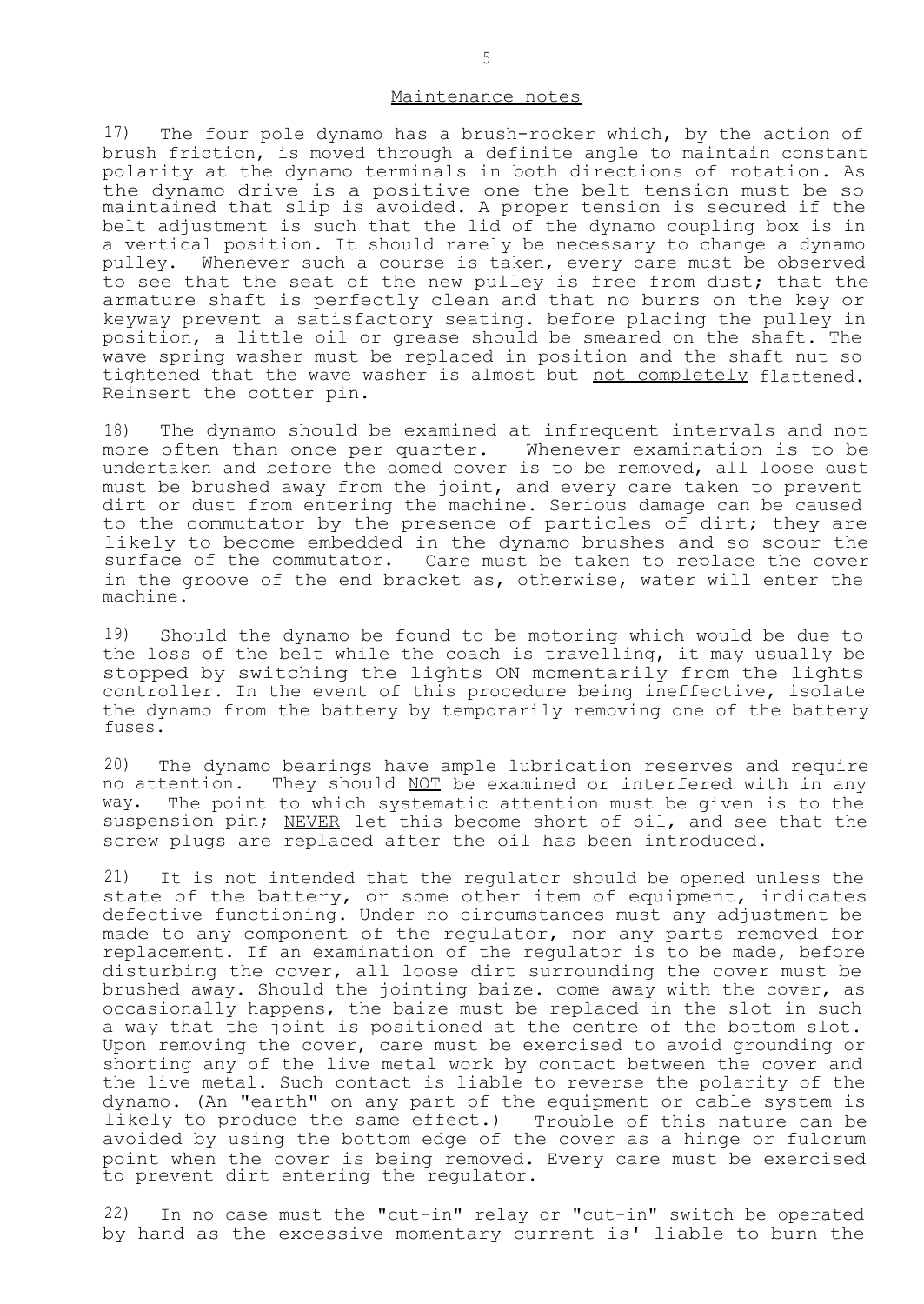contacts. For a like reason the magnetic 'lights' switch should not be operated by hand. Should the lights be left ON to the extent that the battery becomes too exhausted to operate the OFF coil of the lights switch, the switch may be tripped manually by depressing the shrouded button situated on the underside of the regulator. Whenever the battery is found to be exhausted, this button should be operated as the lights may be ON without there being any evidence of this because the battery voltage is too low, to render the lamp filaments visible

23) Maintenance of the dynamo and regulator is to be confined to main Workshops and NOT undertaken by Outstations. Defective dynamos and regulators must be removed and returned to a Main Workshop and spare equipment must be available at Outstation Depots to enable this procedure to be followed.

24) The chief symptom of reversed polarity of the dynamo is "blown" battery fuses. Sometimes the field has not been completely reversed but only demagnetised and so in a neutral condition. This results in a discharged battery because current is not generated by the dynamo. A test for a reversed field can be made by means of a "polarised" voltmeter, i.e. a moving coil instrument, by connecting the positive terminals to the respective positive and negative terminals of the dynamo. Remove the dynamo belt and examine the main and field dynamo fuses. Frequently when the battery fuses have been blown, the dynamo main fuse will have blown also. Spin the armature round when, if the field is reversed, the voltmeter needle will move in a backward direction. A correctly magnetised field will cause the voltmeter needle to move in the proper direction across the scale. Should the field be demagnetised the needle will remain at zero.

25) When it is ascertained that the dynamo field is either demagnetised or reversed, it should be rectified in the following manner. Remove the main fuse on the dynamo. Examine the battery fuses. On B.R. standard coaches these are in the battery fuse boxes, situated on the battery boxes, but on L.M.S. coaches the positive fuse is on the battery box and the negative fuse in the distribution fuse box. If blown, replace them by a new cartridge fuses. Connect the dynamo positive and .battery positive terminals on the regulator with a piece of 3/0.029" or similar cable. The cable need only be hooked on the terminals; it merely carries the field current of the dynamo. The connections being made, leave the circuit closed for a quarter minute. Afterwards re-test with voltmeter to see that the field polarity has been correctly established.' Then replace the dynamo main fuse and the dynamo belt. If the fault has been rectified the field will operate in the correct manner.

26) Blown through-control fuses are usually due to a short or earth on the couplings. The most frequent cause of this is failure to replace the couplings when not in use in the pockets provided for them. In the case of B.R. standard corridor coaches the couplings are attached to the gangway and pockets are therefore unnecessary.

27) All fuses should be inspected periodically to see that they are free from corrosion; that they have not been damaged by overheating and that the fixing screws clamp them firmly to their base. Any fuses showing signs of deterioration should be replaced.

28) In cases which the lamps go out or are exceptionally dull under travelling conditions, the lamp resistance should be examined and any broken coils replaced by sound ones of the same rating.,